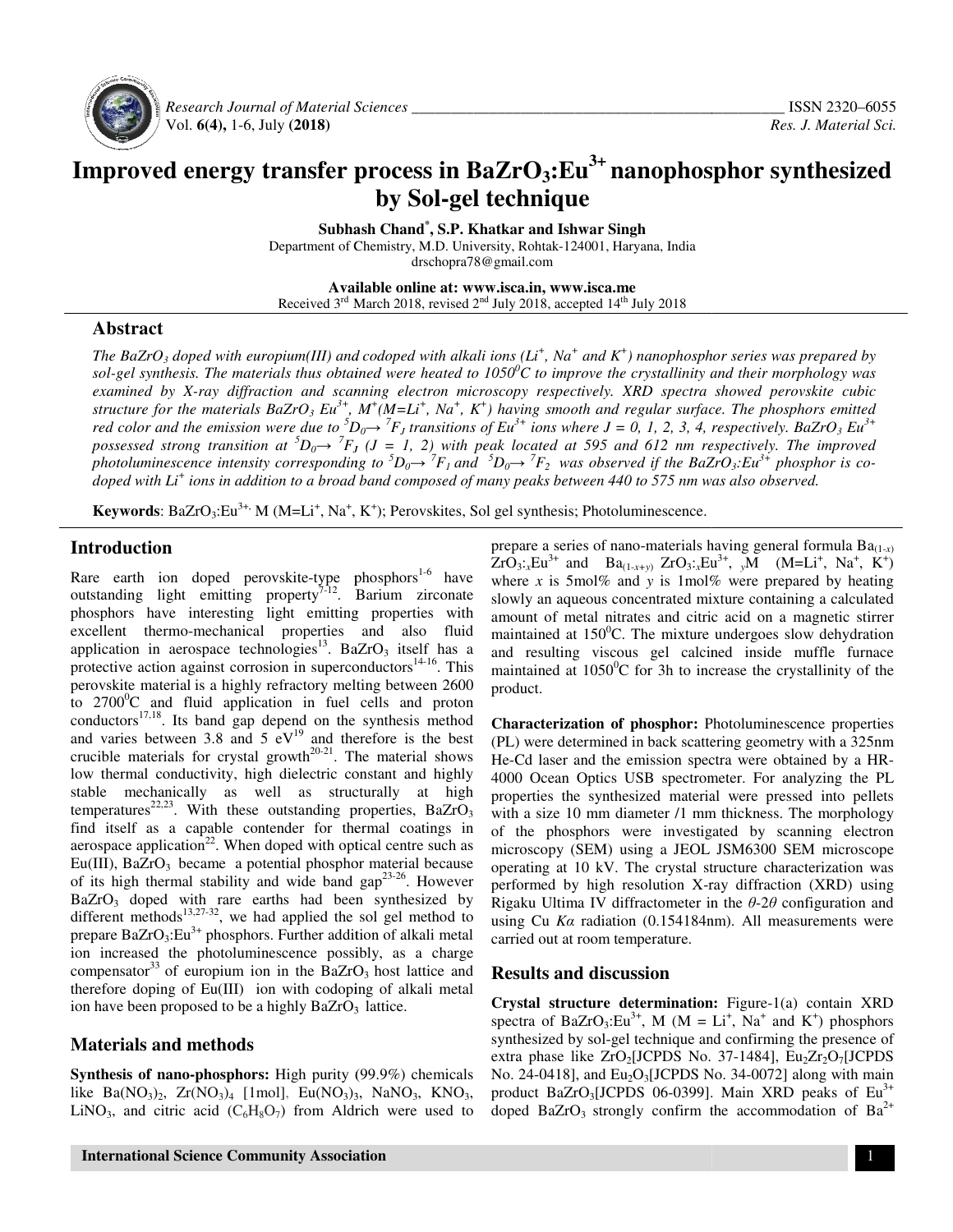sites by the  $Eu<sup>3+</sup>$  ions thus confirming its increased height and photoluminescence property. When  $Ba^{2+}$  ions are replaced by  $Eu^{3+}$  ions, the lattice structure do not change so much as evidenced from the XRD spectra of BaZrO<sub>3</sub>: $Eu^{3+}$  but slight variation were observed due to little difference in the ionic radii of Eu<sup>3+</sup> (0.0947 nm) and that of Ba<sup>2+</sup> (0.135 nm)<sup>34</sup>.

The entire diffraction peaks match with the JCPDS card no. 06- 0399, space group *Pm3m* (221) data. BaZrO<sub>3</sub> possessed cubic structure as shown in Figure-1(b) having unit cell geometry with axis i.e.  $a = b = c = 0.4193$  nm and axial angles  $\alpha = \beta = \gamma = 90^\circ$ . The prepared nano-materials have general formula  $Ba_{(1-x)}ZrO_{3-x}$  $Eu^{3+11,13}$  where  $Ba^{2+}$  ions were substituted by  $Eu^{3+}$  ions during their doping in host matrix. But the probability of substitution of  $Eu^{3+}$  ions by  $Zr^{4+}$  ions is not possible due to large ionic size difference between  $Zr^{4+}$  (0.072nm, coordination number = 6) and that of  $Eu^{3+}$  (0.0947nm) ions as supported by Lui et al.<sup>35</sup>.

Increased $36,37$  in the cell volume of the host matrix was observed if larger anions substituted by the smaller cations in the crystalline lattice. Corresponding unit cell constants and unit cell volumes of BaZrO<sub>3</sub>:Eu<sup>3+</sup> and BaZrO<sub>3</sub>:Eu<sup>3+</sup> co-doped with Li<sup>+</sup>, Na<sup>+</sup>, K<sup>+</sup> ions calculated from the distance between the adjacent (110) planes corresponding to direction peaks near 2θ  $=$  30.13° are listed in Table-1. The substitution of  $\dot{L}$ <sup>†</sup> at Zr<sup>4+</sup> site would be possible if only size was under consideration but here charge difference between  $Li<sup>+</sup>$  and  $Zr<sup>4+</sup>$  is quite large and its substitution causes more point defects in crystallites, resulting decreased in PL properties of  $BaZrO<sub>3</sub>:Eu<sup>3+</sup>$  materials. Hence the PL intensity increased considerably with the co-doping with  $Li^+$ ions in the BaZrO<sub>3</sub>:Eu<sup>3+</sup>, where the substitution of  $Li<sup>+</sup>$  at Ba<sup>2+</sup> sites or at interstitial positions very suitable for consideration.

**Surface morphology and particle size examination:** Crystal structure, particle size and surface roughness of the phosphor have significant effects on the photoluminescence intensity.

**Table-1:** Calculated lattice parameters of BaZrO<sub>3</sub>: Eu<sup>3+</sup> co-doped with Li<sup>+</sup>, Na<sup>+</sup> and K<sup>+</sup>.

| Phosphors               | a/nm   | b/nm   | c/nm   | v/nm   | Crystallite size/nm |
|-------------------------|--------|--------|--------|--------|---------------------|
| $BaZrO_3:Eu^{3+}$       | 0.4193 | 0.4193 | 0.4193 | 0.0737 | 20nm                |
| $BaZrO3:Eu3+, Li+$      | 0.4189 | 0.4189 | 0.4189 | 0.0735 | 10 <sub>nm</sub>    |
| $BaZrO_3:Eu^{3+}Na^{+}$ | 0.4193 | 0.4193 | 0.4193 | 0.0735 | 20nm                |
| $BaZrO3:Eu3+, K+$       | 0.4197 | 0.4197 | 0.4197 | 0.0738 | 20nm                |



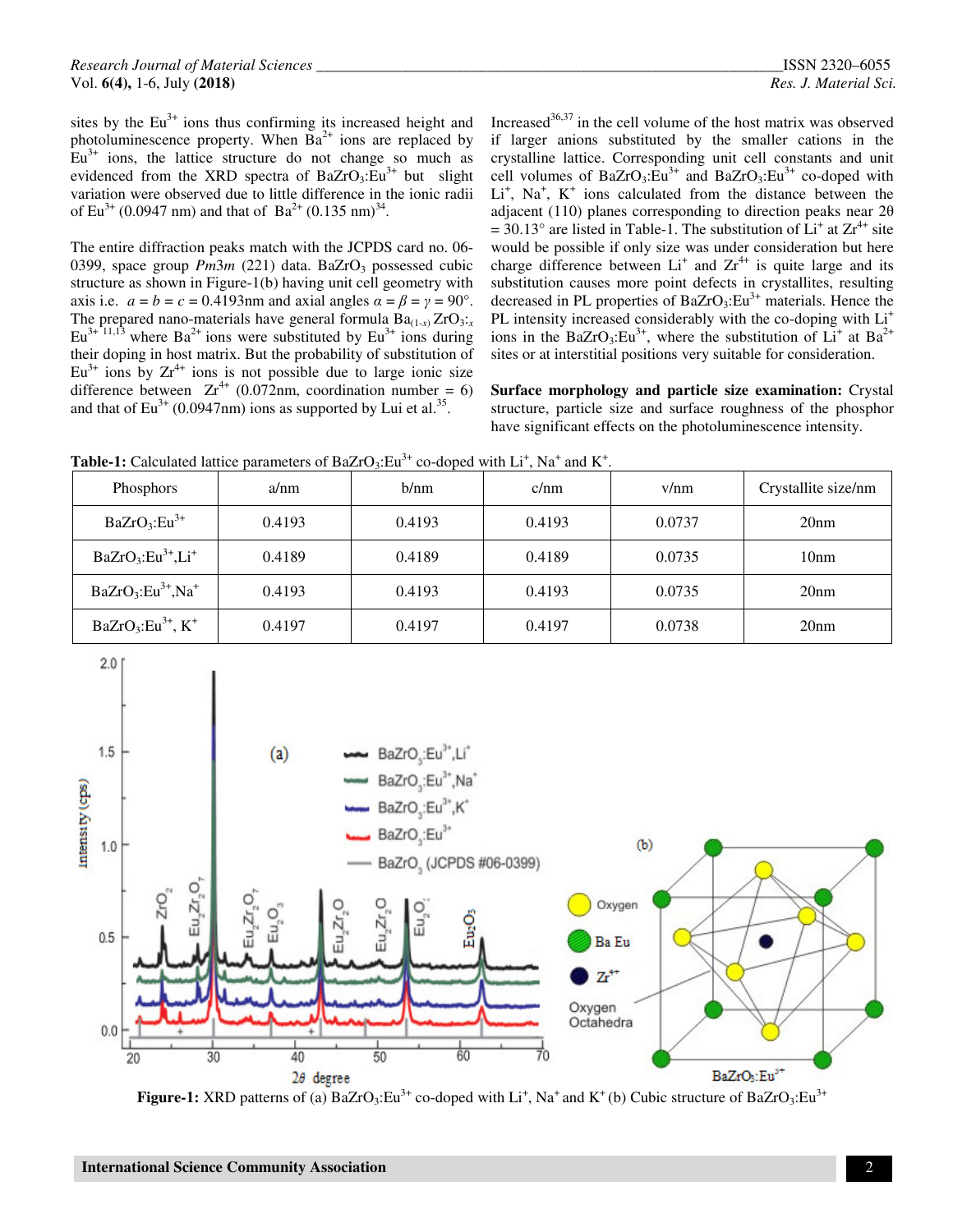

**Figure-2:** SEM images of doped particles (a)  $BaZrO_3:Eu^{3+}$  (b)  $BaZrO<sub>3</sub>:Eu<sup>3+</sup>, Li<sup>+</sup>.$ 

In Figure-2(b), the SEM micrograph of BaZrO<sub>3</sub> doped with  $Eu^{3+}$ and the same co-doped with Li<sup>+</sup> ions show fair uniformity with and the same co-doped with  $Li<sup>+</sup>$  ions show fair uniformity with dense microstructures. The packed particles with nearly cubical shape were observed. The average size of BaZrO<sub>3</sub> doped with  $Eu^{3+}$  and the same co-doped with  $Li^+$  ions crystallites calculated from the main XRD peaks corresponding to 30.13° and was found to be 10 to 20nm. This show good agreement with the size of particles in their SEM images. Eu<sup>3+</sup> and the same co-doped with Li<sup>+</sup> ions crystallites calculated<br>from the main XRD peaks corresponding to 30.13° and was<br>found to be 10 to 20nm. This show good agreement with the<br>size of particles in their SEM images.

**Photoluminescence determination:** Figure-2 depict the room temperature emission spectra of BaZrO<sub>3</sub>:Eu<sup>3+</sup>  $BaZrO_3:Eu^{3+}$ , M [M= Li<sup>+</sup>, Na<sup>+</sup>, K<sup>+</sup>], obtained on excitation by ultraviolet light at 325 nm. The obtained products emitted the ultraviolet light at 325 nm. The obtained products emitted the red luminescence of varying intensities peaking at 578, 598, 612, 650-671 and 701nm corresponding to  $5D$  ${}^5D_0 \rightarrow {}^7F_2$ ,  ${}^5D_0 \rightarrow {}^7F_3$ , and  ${}^5D_0 \rightarrow {}^7F_4$  transition thus confirming that activator  $(Eu<sup>3+</sup>)$  had successfully entered the  $Ba^{2+}$  site of BaZrO<sub>3</sub> lattice.  $_{0}\rightarrow$ <sup>7</sup> $F_{0}$ ,<sup>5</sup> $D_{0}\rightarrow$ <sup>7</sup> $F_{1}$ , transitions <sup>38</sup> respectively,

The some particular bands for  $Eu^{3+}$  ions corresponding to many peaks between 440 and 575 nm has also been observed in the  $BaZrO<sub>3</sub>:Eu<sup>3+</sup>$ . The intensity of this band is maximum in  $Li<sup>+</sup>$  codoped sample and minimum for  $K^+$  doped ions. The exact positions of emission peaks in various lattices are shown in positions of emission peaks in various lattices are shown in Table-2. It was observed that luminescence peaks of  $Eu^{3+}$  are very sensitive to the symmetry around  $Eu^{3+}$  ions. Mostly the PL very sensitive to the symmetry around Eu<sup>3+</sup> ions. Mostly the PL intensity ratio of  $I(\bar{5}D_0 \rightarrow T_f)$  to  $I(\bar{5}D_0 \rightarrow T_f)$  used to determine the environmental symmetry around  $Eu^{3+}$  ion the host matrix<sup>37</sup> and the calculated the intensity ratio i.e.  $I(^5D_0 \rightarrow {}^7F_2) / I(^5D_0 \rightarrow$  ${}^{7}F_{1}$ ) for BaZrO<sub>3</sub>:Eu<sup>3+</sup> co-doped with alkali metal ions was found nearly same as shown in Table-2, thus confirming better the symmetry around  $Eu^{3+}$  in BaZrO<sub>3</sub> lattice and also in strong evidenced with the XRD results obtained. The number of peaks in the same wavelength region had also been observed in  $F_1$ ) for BaZrO<sub>3</sub>:Eu<sup>3+</sup> co-doped with alkali metal ions was found nearly same as shown in Table-2, thus confirming better the symmetry around Eu<sup>3+</sup> in BaZrO<sub>3</sub> lattice and also in strong evidenced with the XRD results emission lines were assigned to the *f-f* transitions of  ${}^5D_3 \rightarrow {}^7F_4$ , strated that activator (Eu<sup>3+</sup>) had successfully enterposted in band for Eu<sup>3+</sup> ions corresponding to m.<br>440 and 575 nm has also been observed in he intensity of this band is maximum in Li<sup>+</sup>

 ${}^{5}D_{2} \rightarrow {}^{7}F_{J}$  (*J* =1, 2, 3),  ${}^{5}D_{1} \rightarrow {}^{7}F_{J}$  (*J* =1, 2). The increased PL intensity follows the order:  $Li^+$  >  $Na^+$  >  $K^+$  when co-doped in  $BaZrO<sub>3</sub>:Eu<sup>3+</sup>$ . As the role of charge compensators to decrease the intrinsic defects as well as to enhance the energy transfer the intrinsic defects as well as to enhance the energy transfer from host to charge transfer states had already investigated<sup>41-44</sup>. Mari *et al*<sup>45</sup> observed that the incorporating of mono-valent ions in CaTiO<sub>3</sub>:Pr<sup>3+</sup> creates oxygen vacancies, which might act as a sensitizer for effective energy transfer due to strong mixing of charge transfer states. Further, co-doping of the monovalent ions also improve the morphology and particle size of the phosphors. The increased in the crystallinity also increase the oscillating The increased in the crystallinity also increase the oscillating<br>strength for optical transitions. It was observed that mono-valent ion co-doping not only decreases the surface defects but also ion co-doping not only decreases the surface defects but also enhanced the energy transfer process from host to Eu<sup>3+</sup>. In the present work, because of the small size of Li<sup>+</sup> ion, Li<sup>+</sup> ion proved itself the most effective compensator for  $Eu^{3+}$ . As the sizes of Na<sup>+</sup> and K<sup>+</sup> are comparable to the size of Ba<sup>2+</sup>, so they will occupy the Ba sites. Due to quite small size, Li<sup>+</sup> ion entry in the interstitial site is also equally possible thus further facilitate the interstitial site is also equally possible thus further facilitate the energy transfer from host lattice to  $Eu^{3+}$  centers. The evidence of interstitial substitution has already been obtained evidence of interstitial substitution has already been obtained<br>from the decrease of cell volumes of  $Li^+$  doped BaZrO<sub>3</sub>:Eu<sup>3+</sup> lattices. vacancies, which might act as a<br>transfer due to strong mixing of<br>o-doping of the monovalent ions<br>nd particle size of the phosphors.

*\_\_\_\_\_\_\_\_\_\_\_\_\_\_\_\_\_\_\_\_\_\_\_\_\_\_\_\_\_\_\_\_\_\_\_\_\_\_\_\_\_\_\_\_\_\_*



Figure-3: Photoluminescence spectra of BaZrO<sub>3</sub>:Eu<sup>3+</sup> co-doped with  $Li^+$ ,  $Na^+$ ,  $K^+$  ions.

**Color purity determination:** The color coordinates diagram of the BaZrO<sub>3</sub>: $Eu^{3+}$  obtained by spectroscopic method had been shown in Figure-4. The color co-ordinates for  $(5 \text{mol}\% \text{ Eu}^{3+})$ BaZrO<sub>3</sub>:Eu<sup>3+</sup>,Li<sup>+</sup> are x = 0.665 and y = 0.330. These coordinates are very near to the red light emission. Hence this phosphor having excellent color purity and tenability from red light emission. The color coordinates diagram of<br>spectroscopic method had been<br>r co-ordinates for  $(5 \text{mol\%} \text{ Eu}^{3+})$  $\text{tr}O_3$ : Eu<sup>3+</sup>, Li<sup>+</sup> are x = 0.665 and y = 0.330. These coordinates very near to the red light emission. Hence this phosphor ng excellent color purity and tenability from red light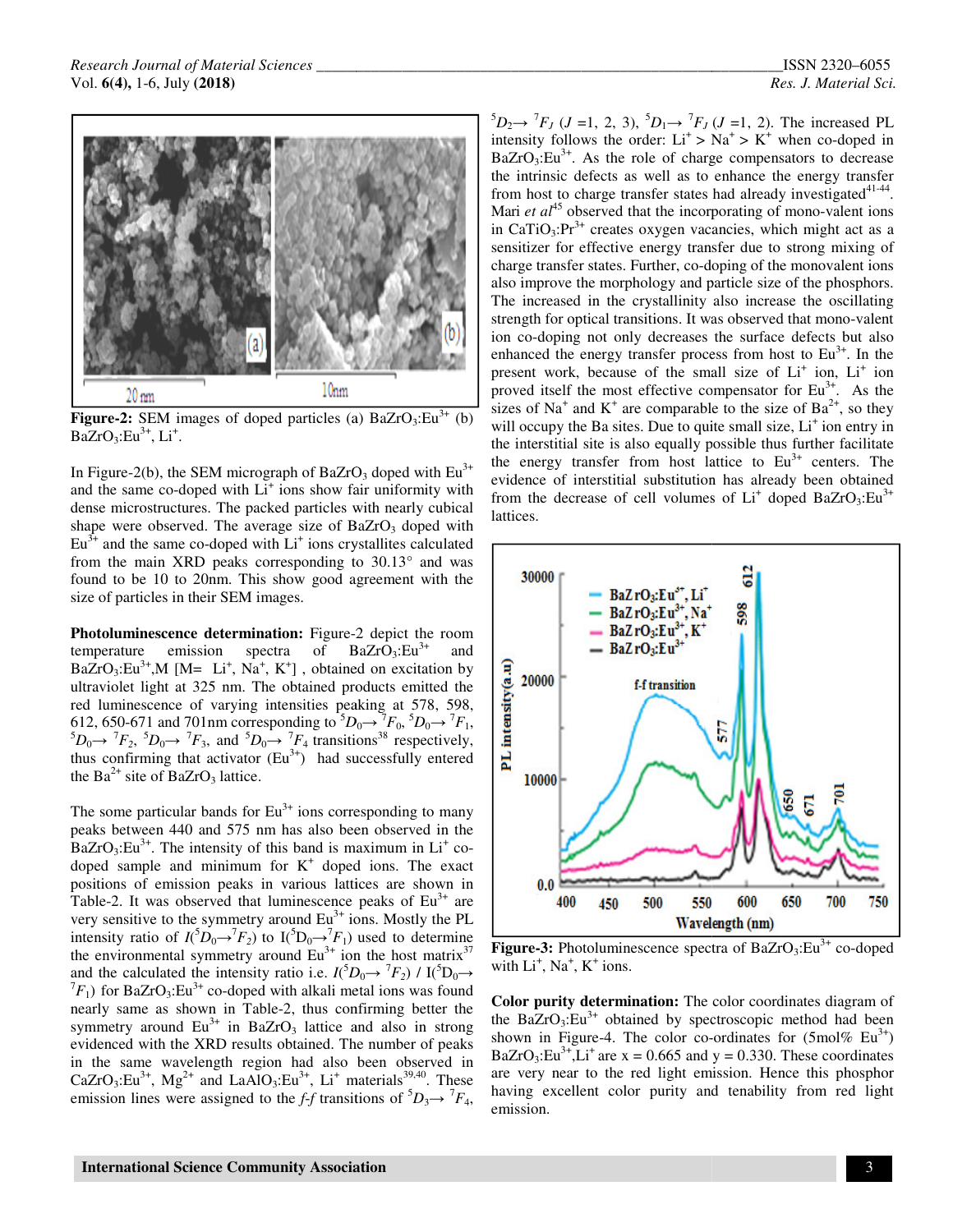| Phosphors                           | ${}^5D_0 \rightarrow {}^7F_0$ | ${}^5D_0 \rightarrow {}^7F_1$ | ${}^5D_0 \rightarrow {}^7F_2$ | ${}^5D_0 \rightarrow {}^7F_3$ | ${}^5D_0 \rightarrow {}^7F_4$ | $I_{(5D0\rightarrow7F2)}/I_{(5D0\rightarrow7F1)}$ |
|-------------------------------------|-------------------------------|-------------------------------|-------------------------------|-------------------------------|-------------------------------|---------------------------------------------------|
| $BaZrO_3:Eu^{3+}$                   | 577-578                       | 598                           | 612                           | 650-671                       | 701                           | 1.32                                              |
| $BaZrO3:Eu3+, Li+$                  | 577-578                       | 598                           | 612                           | 650-671                       | 701                           | 1.45                                              |
| $BaZrO_3:Eu^{3+}$ , Na <sup>+</sup> | 577-579                       | 598                           | 612                           | 650-671                       | 701                           | 1.08                                              |
| $BaZrO3:Eu3+, K+$                   | 577-578                       | 598                           | 612                           | 650-671                       | 701                           | 1.05                                              |

**Table-2:** Exact position of emission peaks (nm).



**Figure-4:** CIE chromaticity diagram of  $BaZrO<sub>3</sub>:<sub>0.05</sub>Eu<sup>3+</sup>, <sub>0.01</sub>Li<sup>+</sup>.$ 

## **Conclusion**

 $XRD$  examination of BaZrO<sub>3</sub>:Eu<sup>3+</sup>, M (M= Li<sup>+</sup>, Na<sup>+</sup>, K<sup>+</sup>) nanophosphor prepared by sol-gel technique confirm the existence of cubic phase as main phase in BaZrO<sub>3</sub>:Eu<sup>3+</sup> materials. The average particle size of synthesized materials lies between 10 to 20nm. The increased in the red luminescence intensity by incorporation of monovalent charge compensators  $(L<sup>i</sup>, Na<sup>+</sup>, K<sup>+</sup>)$  in BaZrO<sub>3</sub>:Eu<sup>3+</sup> phosphors is due to the decrease of radiationless energy transfer centers like the point defects and also due to easy energy transfer from host to  $Eu^{3+}$  ions. A remarkable increase in the photoluminescence intensity by codoping with  $Li^+$  metal ions in BaZrO<sub>3</sub>: $Eu^{3+}$  lattices make them promising as red luminescent nanomaterials for display applications.

# **Acknowledgments**

Authors are highly thankful to Department of Chemistry, M.D. University, Rohtak-124001, Haryana, India for providing the chemical assistance and lab equipment essentially required for synthesis of this nanophosphor.

# **References**

**1.** Singh D., Tanwar V., Simantilleke A.P., Mari B., Kadyan P.S. and Singh I. (2016). Rapid synthesis and enhancement in down conversion emission properties of BaAl2O4: Eu2+, RE3+ (RE3+= Y, Pr) nanophosphors. Journal of Materials Science: Materials in Electronics, 27(3), 2260-2266.

- **2.** Singh D. and Singh I. (2016), *Advanced Magnetic and Optical Materials*, ed. by Tiwari A., Lyer P.K., Kumar V., Swart H., *Scrivener Publishing LLC*, Wiley.
- **3.** Huang J., Zhou L., Lan Y., Gong F., Li Q. and Sun J. (2011). Synthesis and luminescence properties of the red phosphor CaZrO 3: Eu 3+ for white light-emitting diode application. *Central European Journal of Physics*, 9(4), 975-979.
- **4.** Boutinaud P., Pinel E., Dubois M., Vink A.P. and Mahiou R. (2005). UV-to-red relaxation pathways in CaTiO3: Pr3+. *Journal of luminescence*, 111(1-2), 69-80.
- **5.** Singh D. and Kadyan S. (2017). Synthesis and optical characterization of trivalent europium doped M4Al2O9 (M= Y, Gd and La) nanomaterials for display applications. *Journal of Materials Science: Materials in Electronics*, 28(15), 11142-11150.
- **6.** Zhang H.X., Kam C.H., Zhou Y., Han X.Q., Buddhudu S., Xiang Q. and Chan Y.C. (2000). Green upconversion luminescence in Er 3+: BaTiO 3 films. *Applied Physics Letters*, 77(5), 609-611.
- **7.** Amami J., Hreniak D., Guyot Y., Pazik R., Goutaudier C., Boulon G. and Strek W. (2006). Second harmonic generation and Yb3+ cooperative emission used as structural probes in size-driven cubic–tetragonal phase transition in BaTiO3 sol–gel nanocrystals. *Journal of luminescence*, 119, 383-387.
- **8.** Mari B**.,** Singh I., Kadyan P.S. and Singh D. (2014), *Adv. Sci. Lett.*, 20 (7-8), 1531.
- **9.** Pinel E., Boutinaud P. and Mahiou R. (2004). What makes the luminescence of Pr3+ different in CaTiO3 and CaZrO3?. *Journal of alloys and compounds*, 380(1-2), 225- 229.
- **10.** Singh D., Sheoran S., Tanwar V. and Bhagwan S. (2017). Optical characteristics of Eu (III) doped MSiO 3 (M= Mg, Ca, Sr and Ba) nanomaterials for white light emitting applications. *Journal of Materials Science: Materials in Electronics*, 28(4), 3243-3253.
- **11.** Zhang H., Fu X., Niu S. and Xin Q. (2008). Synthesis and photoluminescence properties of Eu3+-doped AZrO3 (A=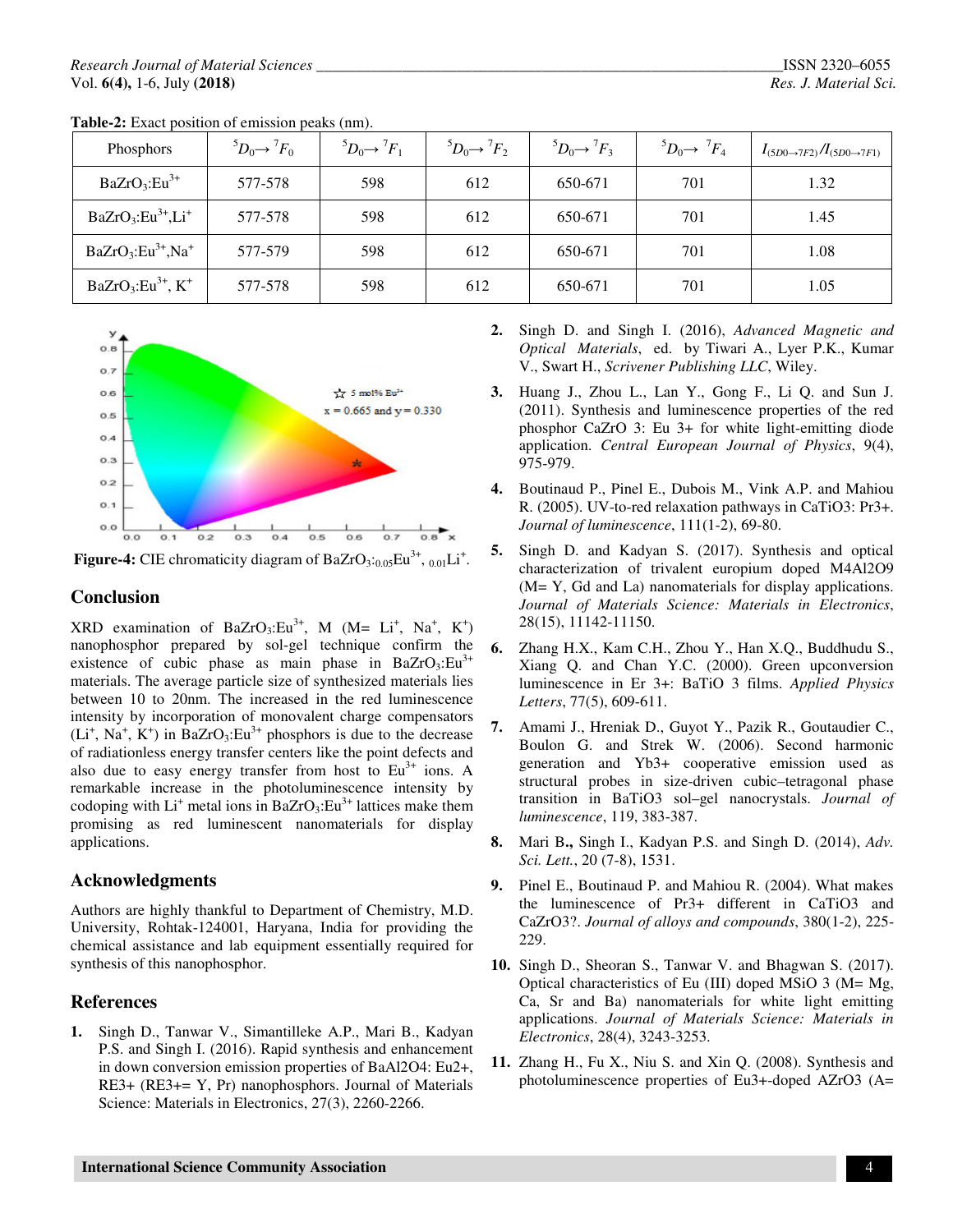Ca, Sr, Ba) perovskite. *Journal of alloys and compounds*, 459(1-2), 103-106.

- **12.** Alarcon J., Van der Voort D. and Blasse G. (1992). Efficient Eu3+ luminescence in non-lanthanide host lattices. *Materials research bulletin*, 27(4), 467-472.
- **13.** Liu X. and Wang X. (2007). Preparation and luminescence properties of BaZrO3: Eu phosphor powders. *Optical Materials*, 30(4), 626-629.
- **14.** Erb A., Walker E. and Flükiger R. (1995). BaZrO3: the solution for the crucible corrosion problem during the single crystal growth of high-Tc superconductors REBa2Cu3O7− δ; RE= Y, Pr. *Physica C: Superconductivity*, 245(3-4), 245-251.
- **15.** Liang R., Bonn D.A. and Hardy W.N. (1998). Growth of high quality YBCO single crystals using BaZrO3 crucibles. *Physica C: Superconductivity*, 304(1-2), 105-111.
- **16.** Goretta K.C., Park E.T., Koritala R.E., Cuber M.M., Pascual E.A., Chen N. and Routbort J.L. (1998). Thermomechanical response of polycrystalline BaZrO3. *Physica C: Superconductivity*, 309(3-4), 245-250.
- **17.** Tao S. and Irvine J.T. (2007). Conductivity studies of dense yttrium-doped BaZrO3 sintered at 1325 C. *Journal of Solid State Chemistry*, 180(12), 3493-3503.
- **18.** Yuan Y., Zhang X., Liu L., Jiang X., Lv J., Li Z. and Zou Z. (2008). Synthesis and photocatalytic characterization of a new photocatalyst BaZrO3. *International journal of hydrogen energy*, 33(21), 5941-5946.
- **19.** Cavalcante L.S., Longo V.M., Zampieri M., Espinosa J.W.M., Pizani P.S., Sambrano J.R. and Paskocimas C.A. (2008). Experimental and theoretical correlation of very intense visible green photoluminescence in Ba Zr O 3 powders. *Journal of Applied Physics*, 103(6), 063527.
- **20.** D'Alessandro F., Pacchiarotta G., Rubino A., Sperandio M., Villa P., Carrera A.M. and Congiu A. (2010). Lean catalytic combustion for ultra-low emissions at high temperature in gas-turbine burners. *Energy & Fuels*, 25(1), 136-143.
- **21.** Kirby N.M., van Riessen A., Buckley C.E. and Wittorff V.W. (2005). Oxalate-precursor processing for high quality BaZrO3. *Journal of materials science*, 40(1), 97-106.
- **22.** Cervera R.B., Oyama Y., Miyoshi S., Kobayashi K., Yagi T. and Yamaguchi S. (2008). Structural study and proton transport of bulk nanograined Y-doped BaZrO3 oxide protonics materials. *Solid State Ionics*, 179(7-8), 236-242.
- **23.** Vassen R., Cao X., Tietz F., Basu D. and Stöver D. (2000). Zirconates as new materials for thermal barrier coatings. *Journal of the American Ceramic Society*, 83(8), 2023- 2028.
- **24.** van Duin A.C., Merinov B.V., Han S.S., Dorso C.O. and Goddard Iii W.A. (2008). ReaxFF reactive force field for

the Y-doped BaZrO3 proton conductor with applications to diffusion rates for multigranular systems. *The Journal of Physical Chemistry A.*, 112(45), 11414-11422.

- **25.** Bhide S.V. and Virkar A.V. (1999). Stability of AB 1/2′ B ″1/2 O 3‐Type Mixed Perovskite Proton Conductors. *Journal of the Electrochemical Society*, 146(12), 4386- 4392.
- **26.** Münch W., Kreuer K.D., Seifert G. and Maier J. (2000). Proton diffusion in perovskites: comparison between BaCeO3, BaZrO3, SrTiO3, and CaTiO3 using quantum molecular dynamics. *Solid State Ionics*, 136, 183-189.
- **27.** Grinberg I. and Rappe A.M. (2004). Silver solid solution piezoelectrics. *Applied physics letters*, 85(10), 1760-1762.
- **28.** Shi C., Yoshino M. and Morinaga M. (2005). Firstprinciples study of protonic conduction in In-doped AZrO3 (A= Ca, Sr, Ba). *Solid State Ionics*, 176(11-12), 1091-1096.
- **29.** Romero V.H., De la Rosa E., Salas P. and Velazquez-Salazar J.J. (2012). Strong blue and white photoluminescence emission of BaZrO3 undoped and lanthanide doped phosphor for light emitting diodes application. *Journal of Solid State Chemistry*, 196, 243-248.
- **30.** Borja-Urby R., Diaz-Torres L.A., Salas P., Vega-Gonzalez M. and Angeles-Chavez C. (2010). Blue and red emission in wide band gap BaZrO3: Yb3+, Tm3+. *Materials Science and Engineering*: B., 174(1-3), 169-173.
- **31.** Singh V., Rai V.K., Al-Shamery K., Haase M. and Kim S.H. (2013). NIR to visible frequency upconversion in Er3+ and Yb3+ co-doped BaZrO3 phosphor. *Spectrochimica Acta Part A: Molecular and Biomolecular Spectroscopy*, 108, 141-145.
- **32.** Borja-Urby R., Diaz-Torres L.A., Salas P., Angeles-Chavez C. and Meza O. (2011). Strong broad green UV-excited photoluminescence in rare earth (RE= Ce, Eu, Dy, Er, Yb) doped barium zirconate. *Materials Science and Engineering: B*, 176(17), 1388-1392.
- **33.** Marí B., Singh K.C., Moya M., Singh I., Om H. and Chand S. (2012). Characterization and photoluminescence properties of some CaO, SrO and CaSrO2 phosphors codoped with Eu3+ and alkali metal ions. *Optical Materials*, 34(8), 1267-1271.
- **34.** Guan L., Jin L.T., Guo S.Q. and Liu Y.F., (2010), *J. Rare Earths***,** 28, 292.
- **35.** Hannan A., Iwasa K., Kohgi M. and Suzuki T. (2000). Crystal-lattice anomaly of CeSb under high pressure induced by magnetic polaron formation. *Journal of the Physical Society of Japan*, 69(7), 2358-2359.
- **36.** Ahmed M.A., Ateia E. and El-Dek S.I. (2003). Rare earth doping effect on the structural and electrical properties of Mg–Ti ferrite. *Materials Letters*, 57(26-27), 4256-4266.